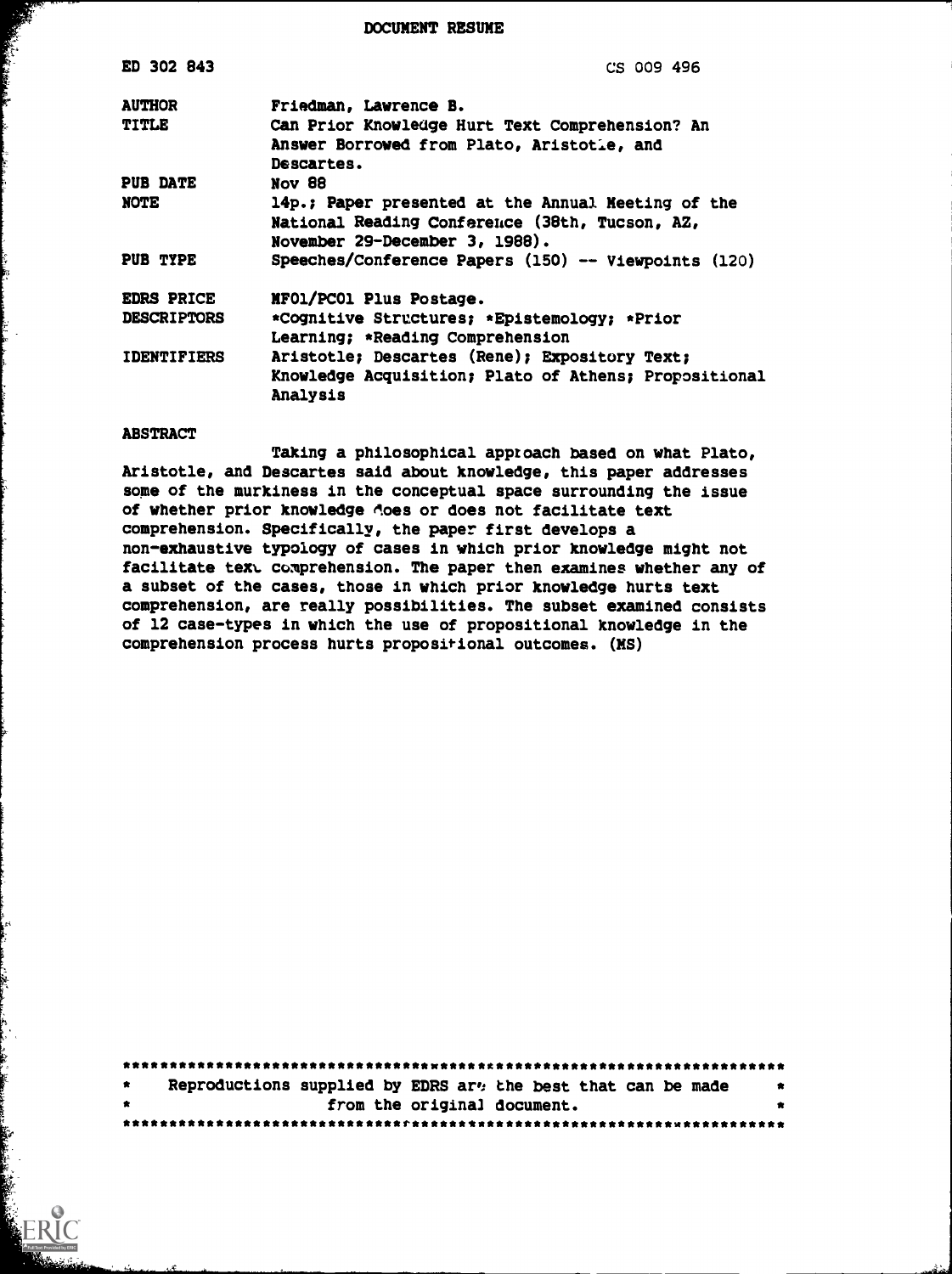de Lawrence B. Friedman North Central Regional<br>
Educational Laboratory<br>
COL COM 295 Emroy Avenue<br>Elmhurst, IL 60126  $\blacksquare$ 312/941-7677

Can Prior Knowledge Hurt Text Comprehension?

An Answer Borrowed from Plato, Aristotle, and Descartes

Running head: Knowledge and comprehension

"PERMISSION TO REPRODUCE THIS MATERIAL HAS BEEN GRANTED BY <u>an sence</u> Fredman

TO THE EDUCATIONAL RESOURCES INFORMATION CENTER (ERIC)"

U S DEI ARTMENT OF EDUCATION<br>Office of Educational Research and Improvement

- Research and improvement EDUCATIONAL IESOURCES INFORMATION CENTER (ERICI
- 0 This document has been reproduced as<br>received from the person or organization<br>originating it
- 0 Minor changes have been made to improve reproduction Quality

e Points of view or opinions stated in this docu<br>ment do not necessarily represent official<br>OERI position or policy

BEST COPY AVAILABLE

 $\ddot{\mathbf{r}}$  $\boldsymbol{\omega}$ t. Library and the second control of the second control of the second control of the second control of the second control of the second control of the second control of the second control of the second control of the secon

ester<br>Lister

 $\bullet$ 

 $\bullet$ 

'Aii...........................w.---.,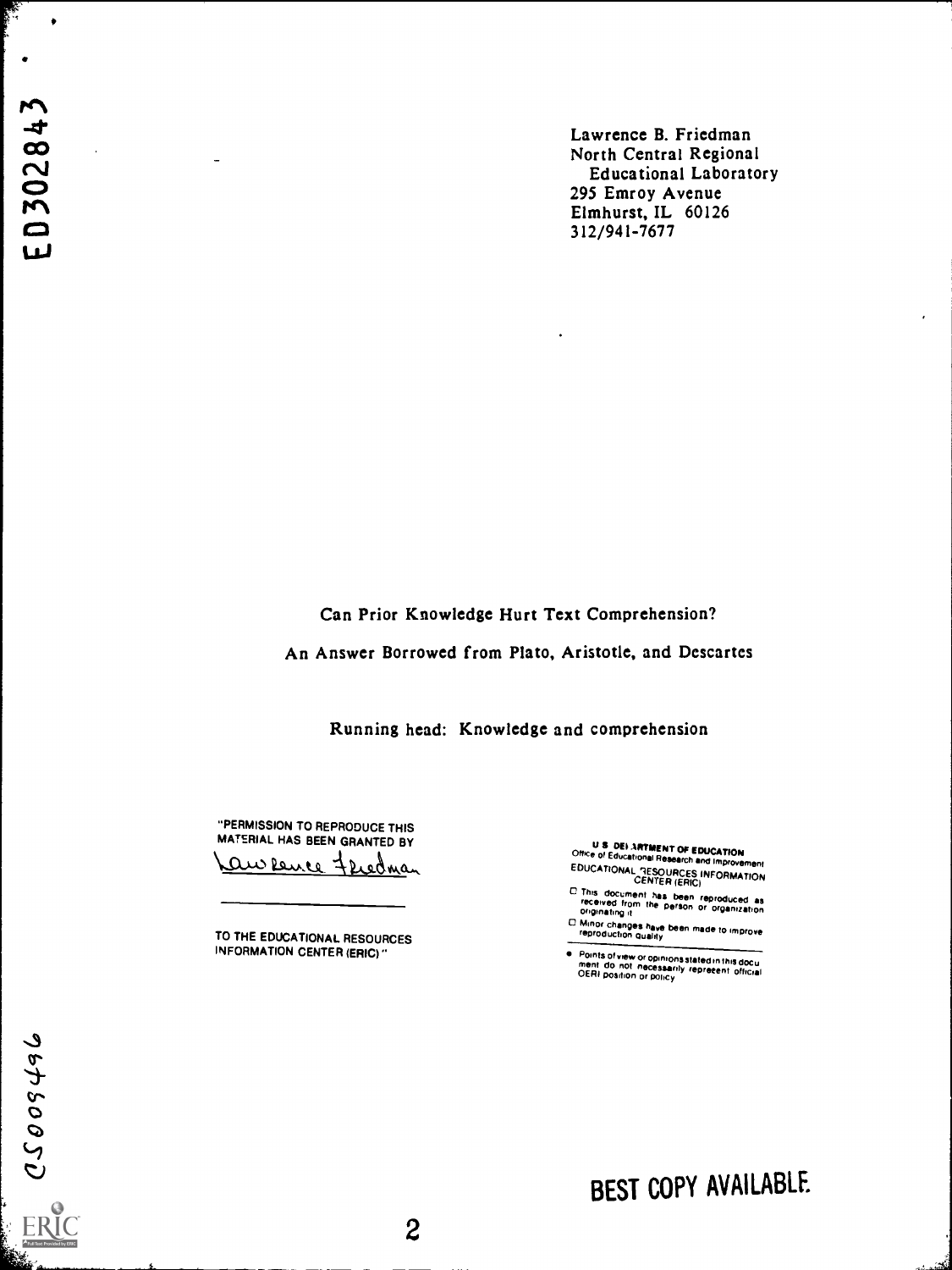Can Prior Knowledge Hurt Text Comprehension?

An Answer Borrowed from Plato, Aristotle, and Descartes Over the past decade or so reading researchers have paid increasing attention to prior knowledge and its role in reading. While the increased attention clearly has been fruitful, it also has revealed that prior knowledge is not the simple, precise concept we thought. Prior knowledge now seems to be a rather unmanageable concept because of a certain degree of vagueness at its core and fuzziness at its edges. In short, the conceptual space in which research on prior knowledge and its role in reading is conducted has become quite murky. For instance, it is no longer clear that prior knowledge always facilitates text comprehension. Some say it has been established that, in some cases, prior knowledge does not facilitate text comprehension. Others say that such states of affairs have at least a hint of the paradoxical about them.

This paper addressees some of the murkiness in the conceptual space surrounding this issue. Specifically, the paper first develops a nonexhaustive typology of cases in which prior knowledge might not facilitate text comprehension. It then examines whether any of a subset of the cases, those in which prior knowledge hurts text comprehension, are really possibilities. The approach taken is philosophical and is based on some of what Plato, Aristotle, and Descartes said about knowledge.

When Knowledge Might not Facilitate Comprehension First, consider the following question. Does prior really add anything (except perhaps confusion) to the phrase prior knowledge? What is an example of knowledge which is not prior? Is there any of one's knowledge that one does not know yet? Prior does not accompany knowledge hereafter.

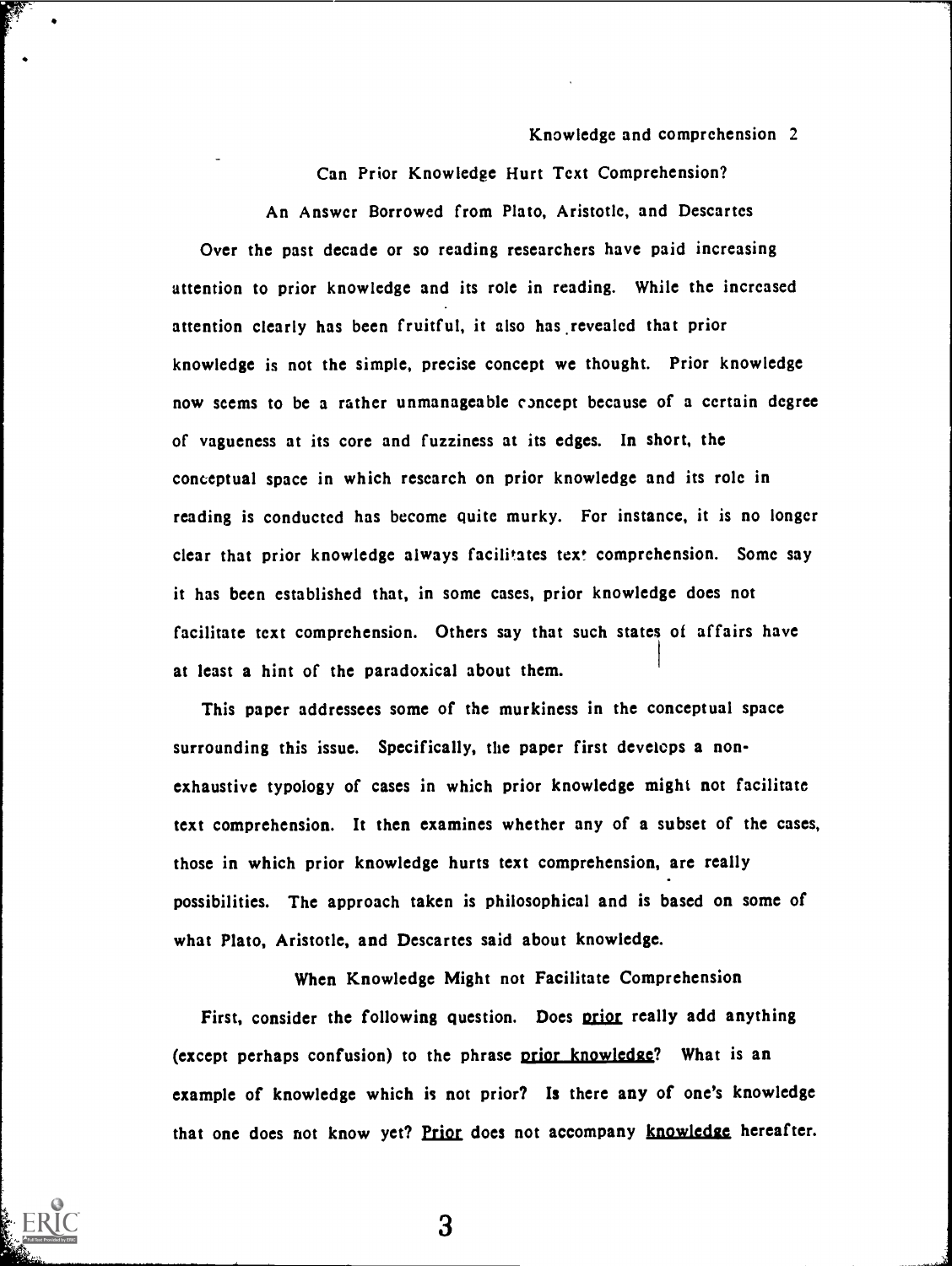In a trivial sense, cases exist in which knowledge does not facilitate comprehension. In these cases, the knowledge that does not facilitate comprehension is not used in comprehension. For instance, I rarely, if ever, use my knowledge of driving when I am trying to comprehend an article in the Journal of Reading Behavior and that knowledge does not affect my comprehension of that article one way or another. Most of one's knowledge is similarly inert with respect to most of one's comprehension processes. Non-triv<sup>1</sup>: cases are cases in which the <u>use</u> of knowledge in the comprehension process does not facilitate comprehension.

Such non-trivial cases could vary along at least four "dimensions". First, cases may vary in the type(s) of knowledge used. The orthogonal distinctions between propositional and procedural knowledge and between cognitive and metacognitive knowledge yield four types of knowledge, which on their own or in any of 11 combinations may not facilitate comprehension. Second, the use of knowledge might not facilitate comprehension in either of two ways but not both. Knowledge might either hurt comprehension or it is neutral with respect to comprehension. Third, it might be the process of comprehension, its outcomes, or both that is not facilitated. Fourth, the outcomes of the process might be either propositional or not. Thus, a typology of cases in which knowledge might not facilitate comprehension based on the four dimensions is a 15 x 2 x 3 x 2 matrix representing 180 types of cases.

The typology is not exhaustive. For instance, at least one more knowledge type, knowledge by acquaintance, exists. Also, since knowledge is an outcome of the comprehension process, case-types again can be generated from the distinctions between propositional and procedural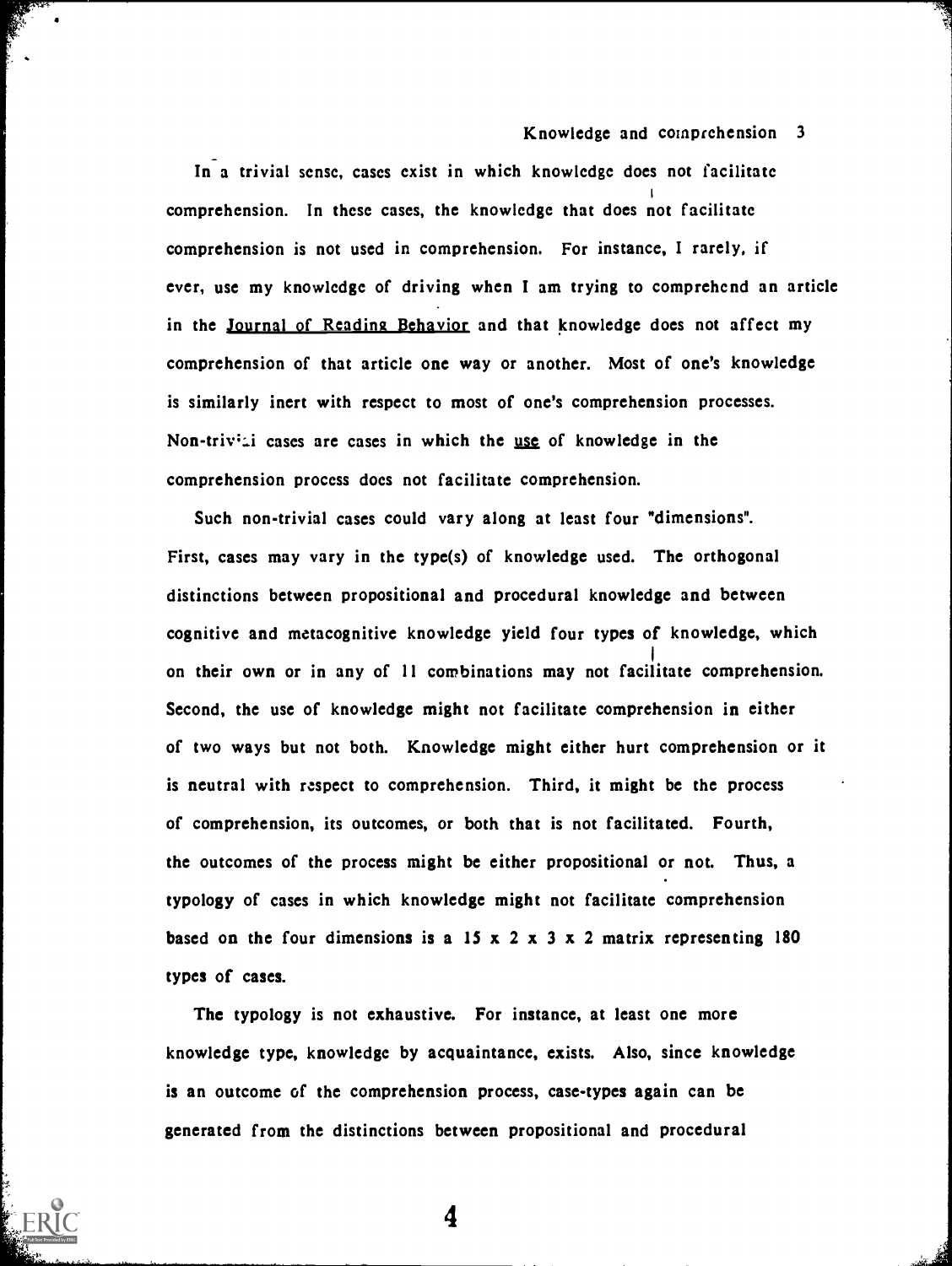Knowledge and comprehension 4 knowledge and between cognitive and metacognitive knowledge.

When the Use of Propositional Knowledge Hurts Comprehension Outcomes This section considers whether a subset of the case-types really are possibilities. The subset consists of the 12 case-types in which the use of propositional knowledge in the comprehension process hurts propositional outcomes.

#### Propositional Knowledge and the Comprehension Process

The consideration of whether the case-types are possible requires at least a sketch of some of the roles propositional knowledge can play in the comprehension process. The sketch developed below is based on the following sketches of propositional knowledge, its dispositionality, and its structure.

Propositional knowledge in the Meno, Plato developed one of the first, if not the first, account of propositional knowledge as justified true belief. Specifically,

x knows that p (where p is a proposition) if and only if 1. x believes that p. (e.g., I know that libraries have books in them. 2. p is true. Leslie knows that snow is frozen water.) 3. x is justified in believing that p.

Contrast this account with the following account of procedural knowledge based on Aristotle's distinction in the Nicomachean Ethics between theoretical knowledge and practical wisdom. Procedural knowledge may be delineated as

x knows how to a (where a is an action) if and only if 1. x is able to a. (e.g., I know how to read. 2. a is voluntary. Leslie knows how to play the piano.)

 $\overline{5}$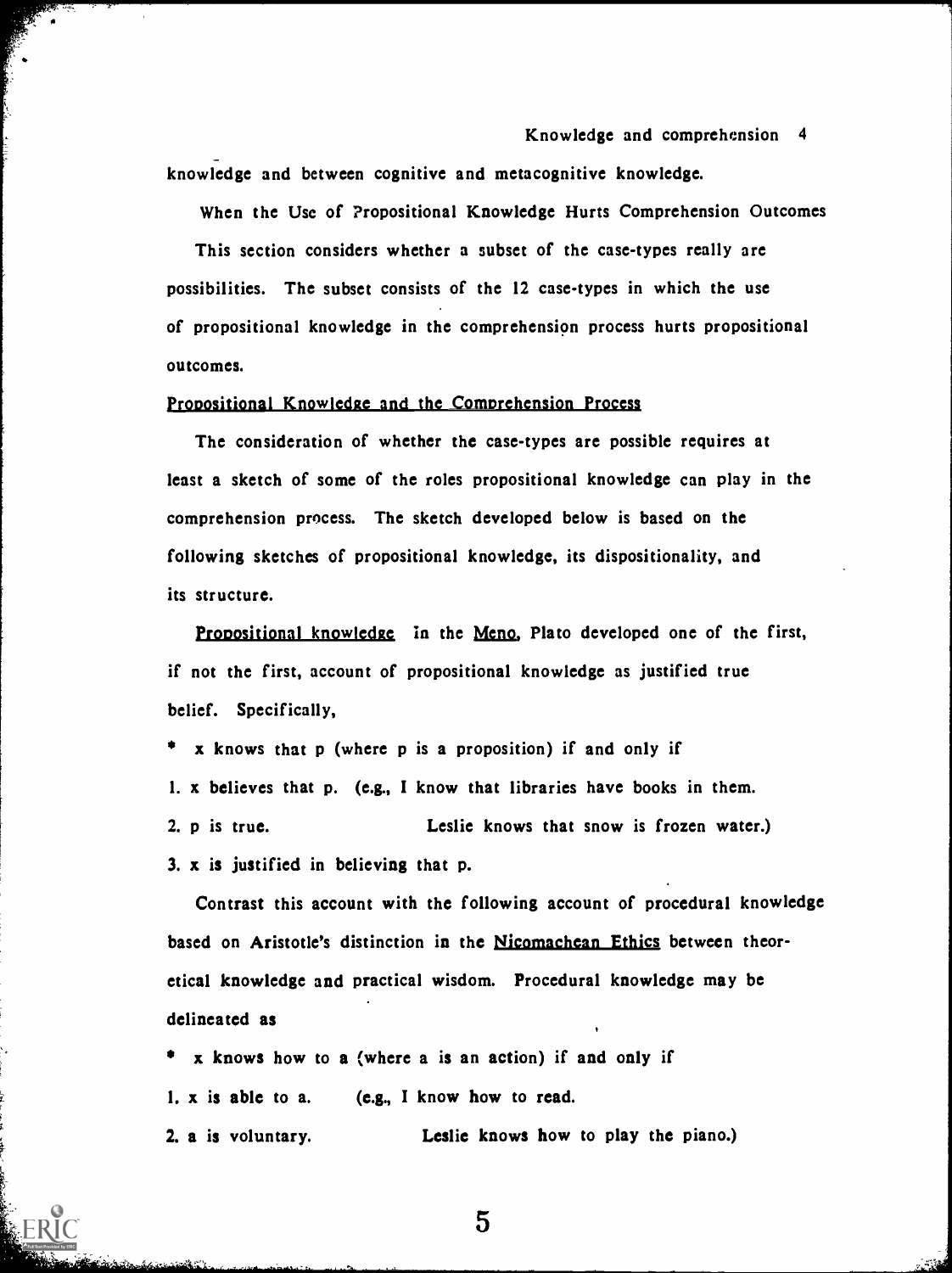3. x can repeatedly a.

Also in the Meno, Plato distinguished between knowledge and metacognitive knowledge. Given the above definitions of propositional and procedural knowledge, the difference between knowledge and metacognitive knowledge in both cases is solely a difference, in the object known.

- \* x knows that p (where p is a proposition) and the knowledge is metacognitive if and only if
- 1. x believes that p. (e.g., I know that I am a careless reader.
- 2. p is true. Leslie knows that I like mysteries.)
- 3. x is justified in believing that p.
- 4. p refers to a mental subject or

attributes a mental predicate to a subject.

The fourth clause must be a disjunction to capture both of the following examples:

- Leslie knows that reading takes time.
- Leslie knows that Chris likes to read mysteries.
- x knows how to a (where a is an action) and the knowing is metacognitive if and only if
- 1.  $x$  is able to a. (e.g., I know how to monitor my reading.
- 2. a is voluntary. Leslie knows how to tell if I am lying.)
- 3. x can repeatedly a.
- 4. a's object is mental.

The dispositionality of propositional knowledge In the Nicomachean Ethics, Aristotle argued that virtues, a subset of procedural knowledge, are dispositions. A disposition is specified by a set of causal if-then sentences. For instance, the brittleness of an object is specified by the

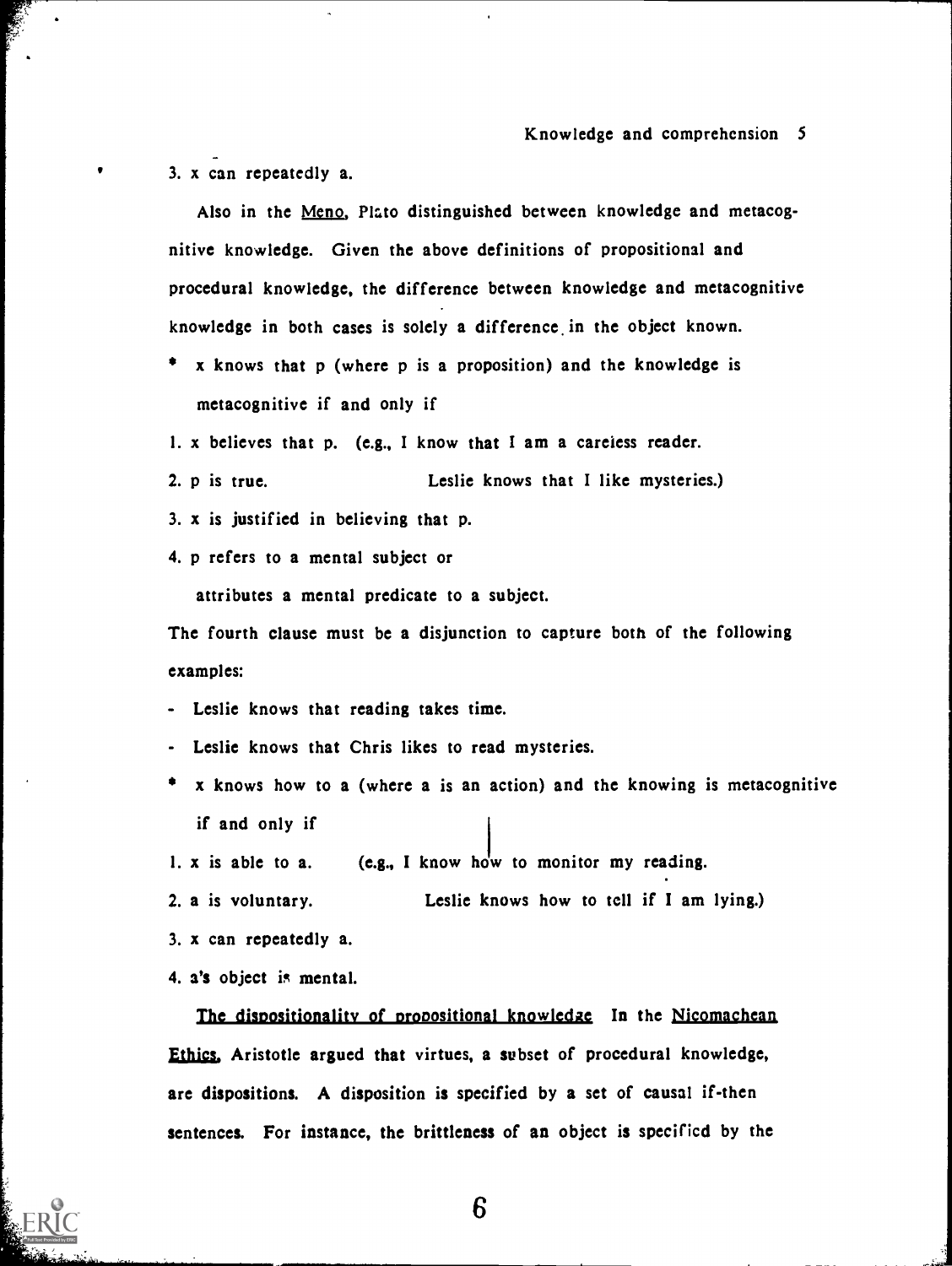set of if-then sentences that indicate when the object would break if struck. Dispositional accounts of mental states became prominent again with behaviorism. Many cf the arguments about mental states since then have been over the kinds of predicates to allow in the if-then sentences.

A dispositional account of propositional knowledge, justified true belief, specifies a set of causal if-then sentences entailed by the knower's believing that p. The sentences always include some which indicate when a belief can be acquired or lost. In other words, the set of if-then sentences always indicates some of the inferences one would make because one has a certain belief. For instance, x believes that p (where p is a proposition) entails

- 1. If x believes neither that  $q$  nor that not- $q$ , and x comes to believe that p makes q probable, x acquires a tendency to acquire the belief that q.
- 2. If x believes with a strength of  $m<sub>i</sub>$ , that q, x comes to believe with a strength of n that p makes q improbable, and  $m < n$ , then x acquires a tendency to lose the belief that q.

The structure of propositional knowledge The structure(s) of one's propositional knowledge may be treated as the set of relations which hold among the items of propositional knowledge. At present, reading researchers' accounts of the set usually are based on schema theory or one of its relatives. Other accounts are possible and some of them are compatible with schema theory and its relatives.

In the Meditations, Descartes' account of knowledge structure(s) is based on the support relations holding among items of propositional knowledge; that is, among justified true beliefs. Descartes pointed out that one's support (or justification in the psychological rather tnan the

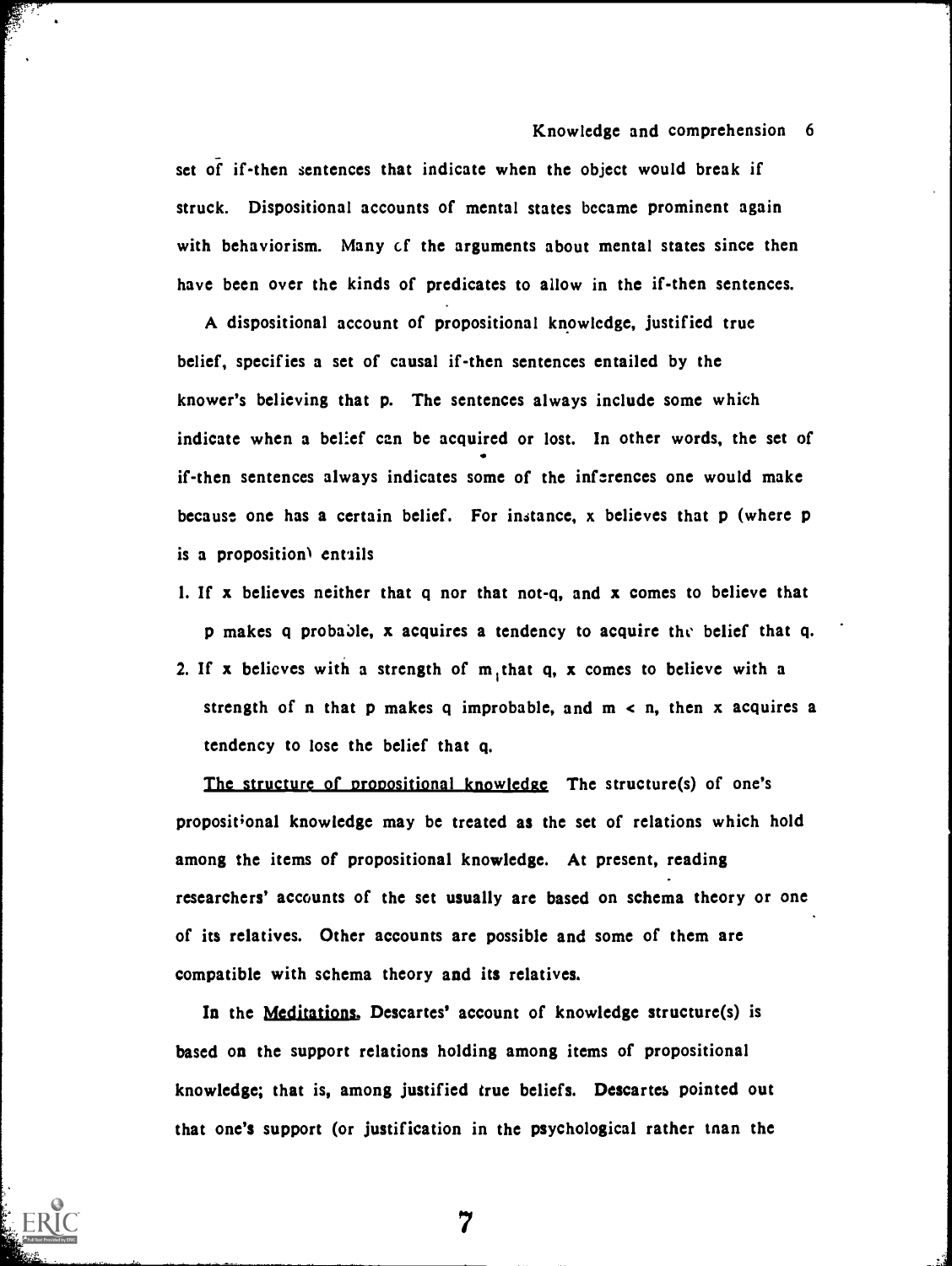normative sense) for a particular belief is often another belief. For instance, my belief that I will work for an hour is based on my beliefs that I will work until eight o'clock and that it is seven o'clock now. One structure of a set of beliefs is specified by the support relations that exist among the set's members. For instance, suppose Leslie believes three propositions: 1 hat p, that q, and that r. Some possible belief structures are:

- Linear, e.g., the belief that p supports the belief that q and the belief that q supports the belief that r.
- Branching, e.g., the belief that p supports both the beliefs that q and that r.
- Circular, e.g.,  $t^L$  belief that p supports the belief that q, the belief that q supports the belief that r, and the belief that r supports the belief that p.
- Discontinuous, e.g., the belief that p supports the belief that q and neither belief supports the belief that r.

A support relation may be good or bad. A support relation is good if and only if

1) it is deductively valid or inductively strong.

2) the supporting belief(s) is true.

A true belief(s) can support a false belief when the support relation is inductively strong. When a support relation is good, the supported belief is justified. The set of good support relations among a set of true beliefs specifies a knowledge, rather than a belief, structure.

The role of propositional knowledge in the comprehension process Propositional knowledge can figure in the comprehension process as an input

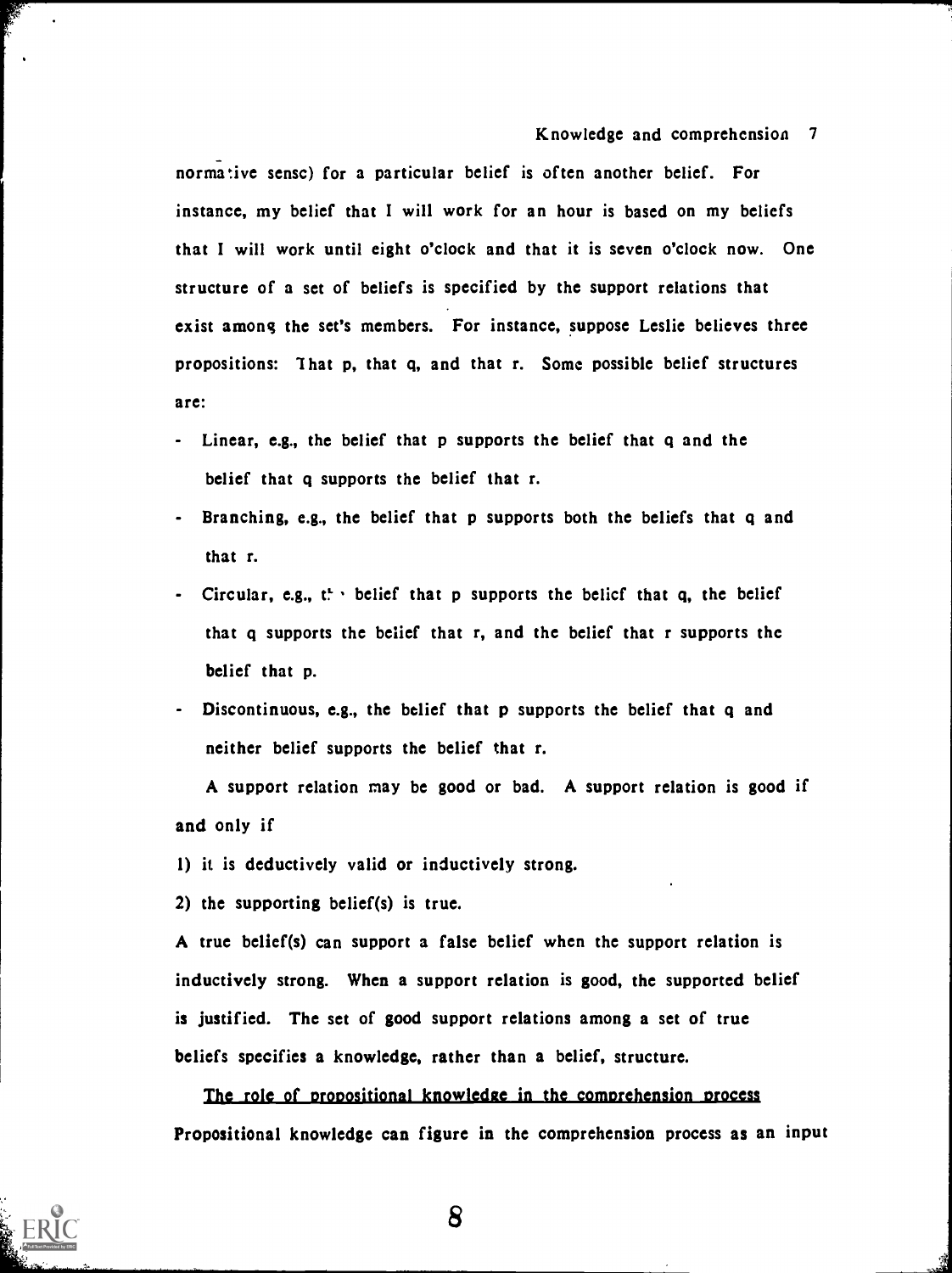used in process and as a desired output of the process. Propositional knowledge is justified true belief. According to the sketch of a dispositional account of belief, a justified true belief is used in the comprehension process when the process makes true at least one of the ifthen sentences entailed by the belief. Propositional knowledge as an outcome of the comprehension process is, according to the sketch of belief structures, a set of justified true beliefs structured by the good support relations among them. These two sets are not the only possible sets of propositional outcomes of the comprehension process. Two less but still desirable sets are the sets of unsupported true beliefs and of good support relations in which an unsupported true belief justifies another true belief. Finally, three undesirable sets can result--the sets of good support relations in which a false belief is supported, of false beliefs (supported and unsupported), and of bad support relations. The propositional output of a particular comprehension process is the union of the desirable and the undesirable sets.

The sketch of beitef structures is the basis for a description of the kinds of effects that the use of propositional knowledge in the comprehension process can have on the proposition output of the process. The effect is the difference between the sets of beliefs and their support relations resulting from using the knowledge and the sets resulting from not using the knowledge. A belief set may differ from its counterpart, as can a support set from its counterpart, in either or both of the two ways:

- membership (e.g., the two sets of support relations intersect)
- number (e.g., one set of beliefs has more members than the other.) The sketch of the dispositionality of belief provides a description of

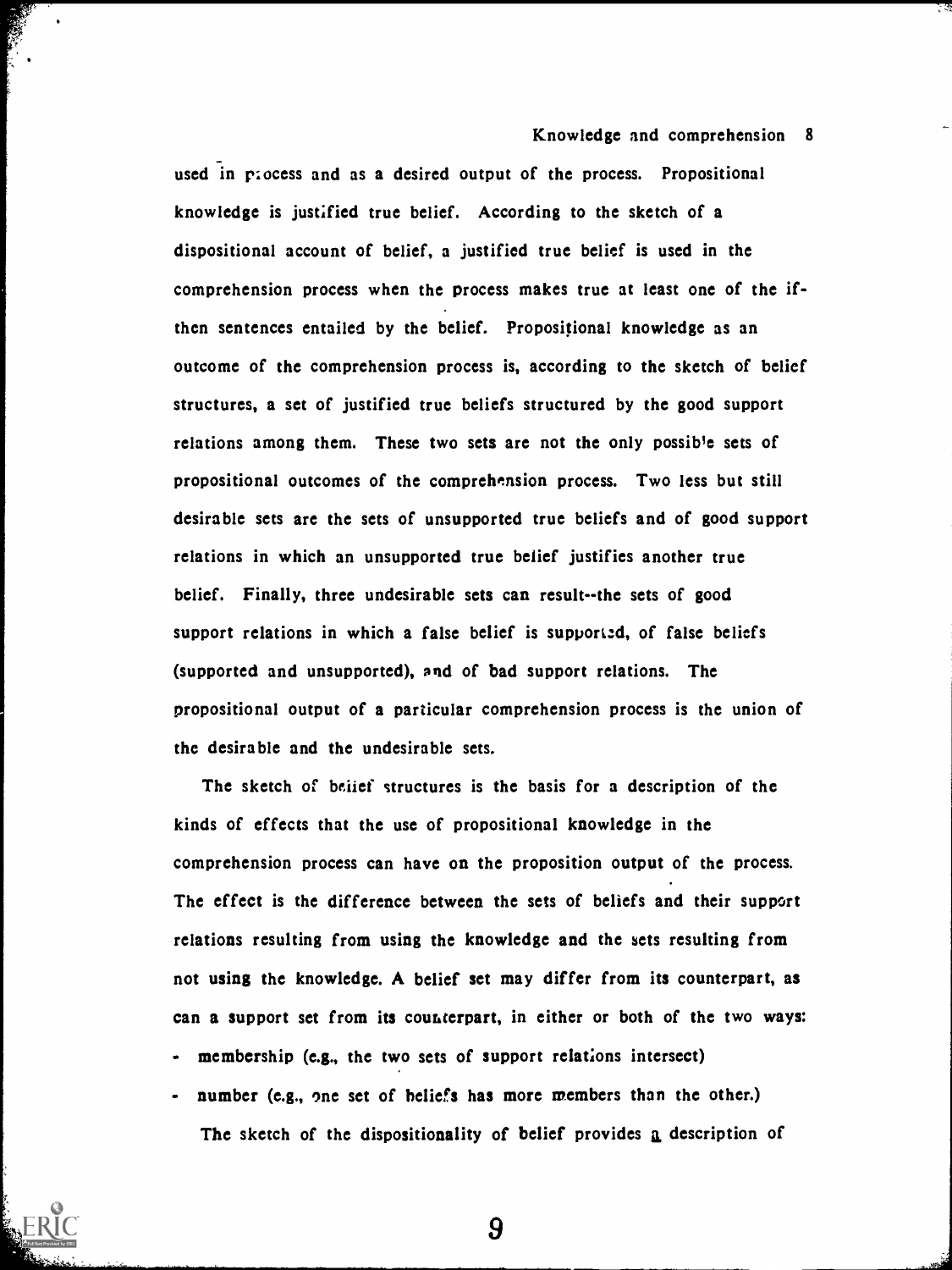when the use of propositional knowledge causes such differences. Such differences result if

1. The use of a justified true belief makes true one of the if-then sentences entailed by the belief indicating when a belief would be acquired or lost.

2. The sentence  $\cdot$  suid not have been made true if the belief was not used. Hence, acquiring a belief changes the membership and number of the support relations set as well as of the belief set. The belief gained comes with support relations to the beliefs from which it is inferred. Losing a belief alters the membership and number of the belief set and it almost always alters the membership and number of the support relations set. The number and membership is altered unless the lost belief neither supported, nor was supported by, any of the other beliefs in the set.

Thus, the use of propositional knowledge in the comprehension process affects the propositional output of that process if

- 1. One justified true belief(s) is used in the comprehension process.
- 2. The use makrs an if-then sentence(s) entailed by the belief(s) indicating when a belief would be acquired or lost.
- 3. Making true the if-then sentence(s) results in propositional output that differs in membership or number from the output if the beliefs had not been used in the process.

This account only specifies sufficient conditions for the use of propositional knowledge in the comprehension process to affect propositional output. The use might bring about the acquisition or loss of beliefs in ways other than that specified in the second and third conditions. The set of conditions would be necessary and sufficient, but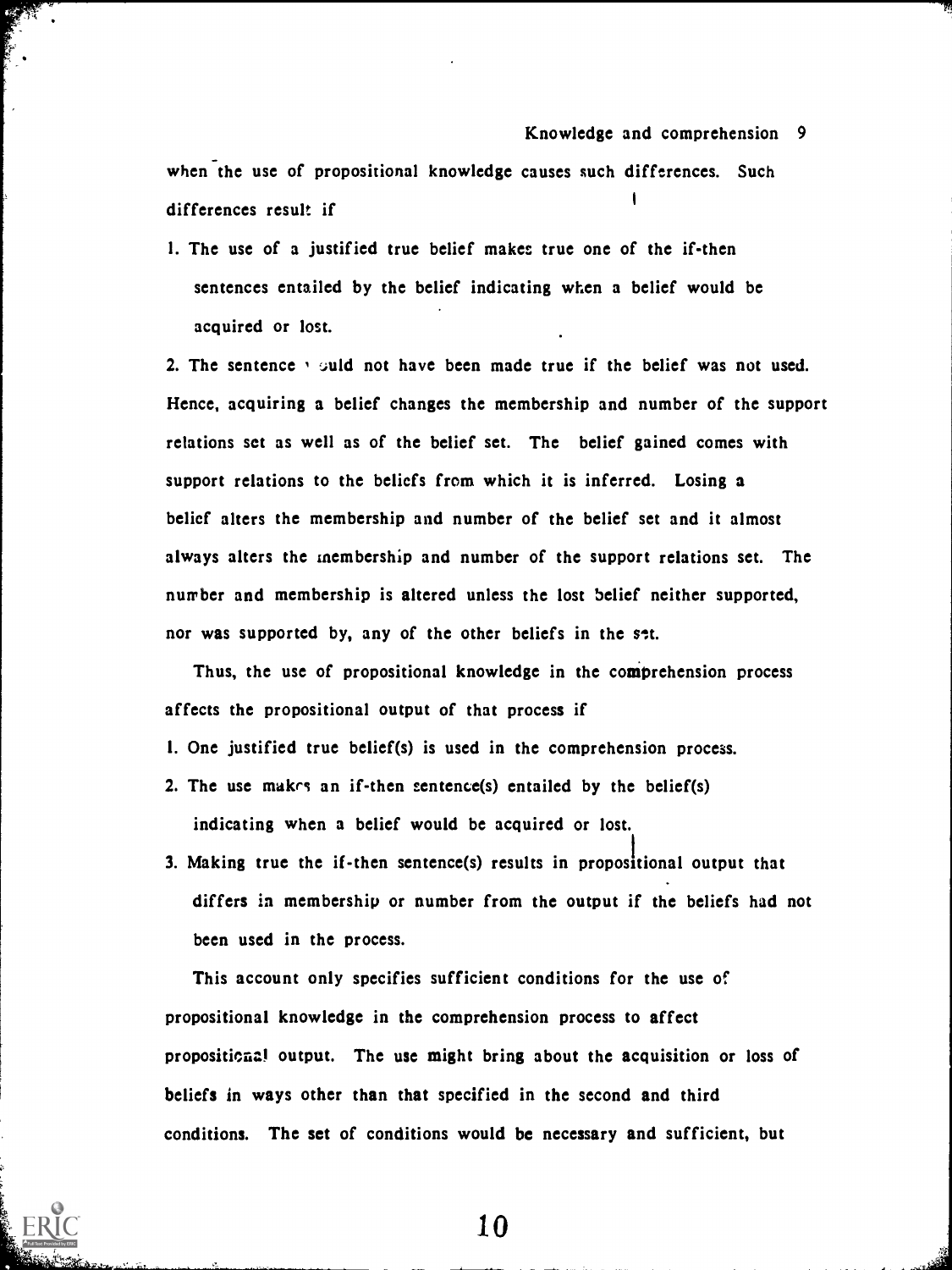would have less explanatory power, if the second and third conditions were replaced with

2' The use results in propositional output that differs in membership or number from the output if the beliefs had not been used in the process. In either case, the effect is hurtful if and only if the propositional output from using the beliefs is worse than the output from not using the beliefs.

The appeal to "output quality" points up a substantial unclarity or problem in at least this account of when comprehension hurts propositional output. When the difference is no more than a difference in number across one of the desirable or undesirable sets, it is clear whether propositional output is hurt or not. For instance, if using the propositional knowledge brings about fewer justified true beliefs or more false beliefs than not using the knowledge, output is hurt. However, number differences across more than one of the desirable or undesirable sets can create difficulties. Suppose, use leads to more true beliefs, more  $f$  ise beliefs, and more bad support relations. Does truth carry the day? Membership differences, whether across one or more of the sets, compound the difficulty. For instance, suppose that the sets of justified true beliefs brought about by use and non-use are equal in number but different in membership. The judgement (if one is possible) of whether propositional output is hurt or not rests on a judgement of the worth of the two sets. Similar problems also arise for accounts of when comprehension facilitates propositional outputs. In short, what decision rules are used to judge whether propositional output has been hurt or facilitated in all but the simplest cases? Are Any of the 12 Types of Cases Possible?

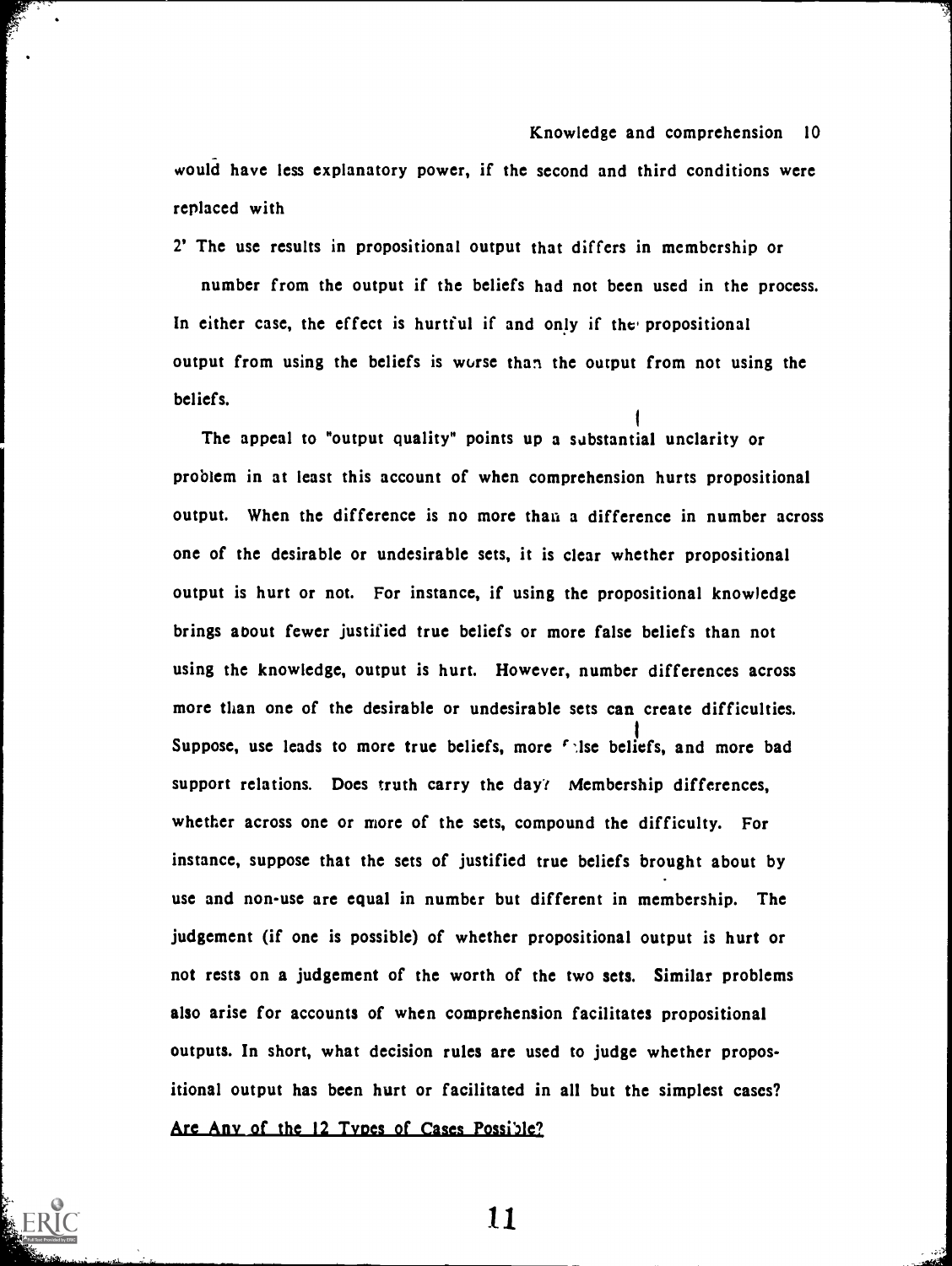Seemingly, the simplest examples of the use of propositional knowledge hurting propositional outcome are those in which the difference between the use and non-use of the knowledge is a single belief. Seemingly, the simplest of such cases are of two kinds--the use causes either the acquisition of a false belief or the loss of a. true belief. (When use causes the failure to acquire a true belief or to lose a false belief, a more complex account of the use is required.)

In the two kinds, the knowledge uscd consists of the sets of justified true beliefs and of good support relations. The relations are good because the true beliefs are justified. The use is inferential; it makes true an if-then sentence(s) indicating when a belief would be acquired or lost 1 entailed by the knowledge.

Suppose the propositional output of the use of propositional knowledge during one a comprehension processes contains a false belief and its support relations. The relations in which the false belief supports a belief, by definition, are bad support relations. Relations in which other beliefs support the false belief, again by definition, are bad except those in a true belief(s) provides strong inductive support for the false belief. The false belief and relations would not be in the output if the knowledge had not been used. Propositional output is hurt by using the knowledge.

This state of affairs can obtain because propositional knowledge, or justified true beliefs and good support relations, can be used in comprehension to bring about a false belief and bad support relations. If the inference which yields a false belief is deductive, the inference is unsound. The inference either is invalid or, if valid, involves a false belief as well as a justified true belief(s). If the inference is induc-

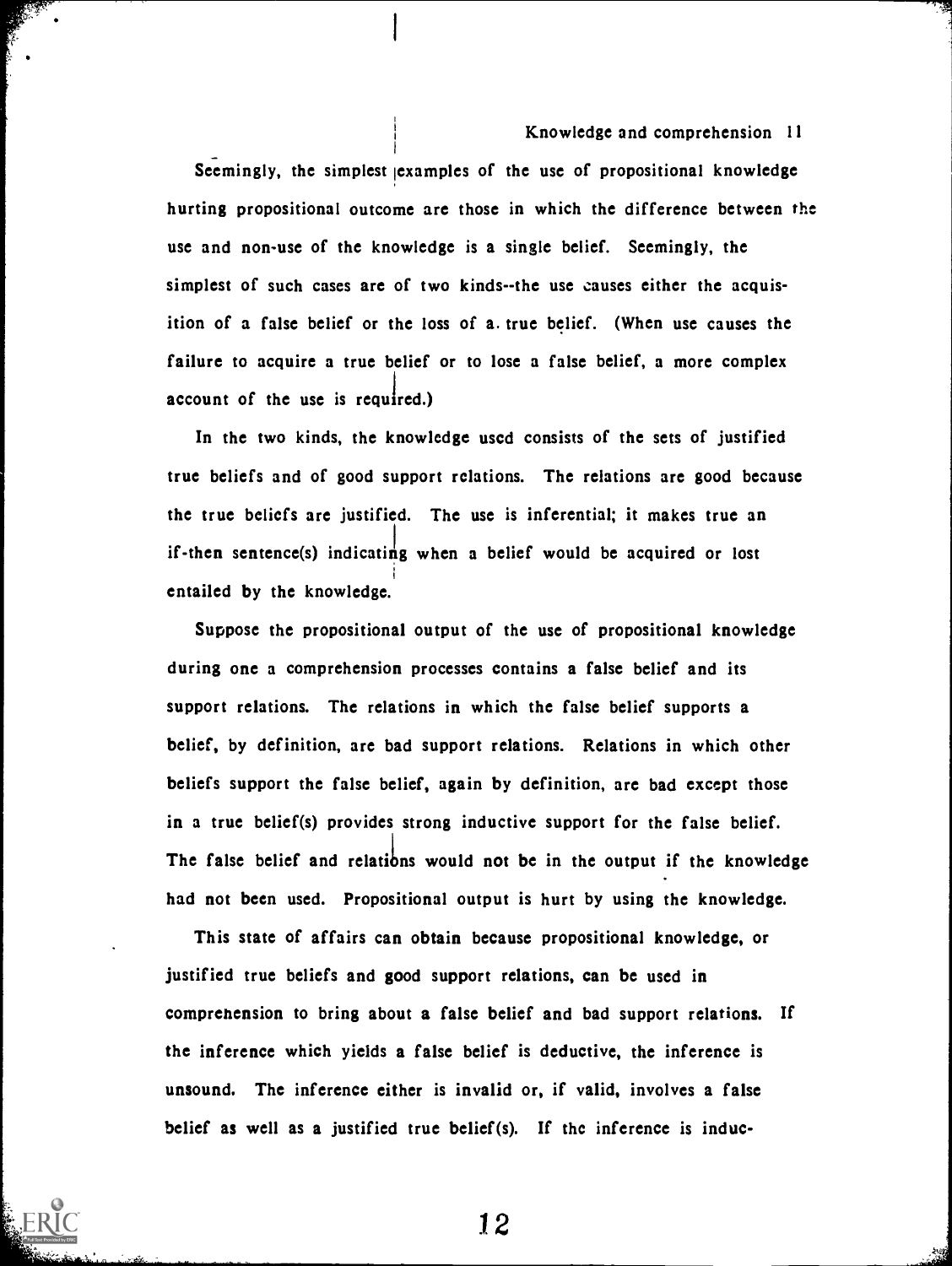tive, it may be inductively strong or weak and may or may not involve a false belief.

Thus, in the example, the use of knowledge during comprehension hurts propositional output. More precisely, when the false belief is acquired through an inductively strong inference that does not involve a false belief, the correct use of knowledge alone hurts propositional output. In other cases, it is the jncorrect use of knowledge sometimes in conjunction with the use of at least one false belief that hurts propositional outpu..

A similar example shows that such uses of propositional knowledge can hurt propositional output by bringing about the loss of a true belief and its support relations. However, the output quality problem can arise. The lost support relations can be predominantly bad, yielding a better propositional output in this respect. Might not the loss of a substantial number of bad support relations outweigh the loss of one true belief and a few good support relations?

The examples of use causing the loss of a true belief and causing the acquisition of a false belief do not hinge on differences between cognitive and metacognitve propositional knowledge. Thus, similar simple examples can be constructed for when the knowledge used is either cognitive, metacognitive, or a combination of both. The output quality problem again breaks out once the propositional output includes both cognitive and metacognitive beliefs and their support relations. For instance, when is it better to gain cognitive knowledge at the expense of losing metacognitive knowledge?

In conclusion, there are at least 12 types of cases in which the use of propositional knowledge during comprehension can hurt propositional output.